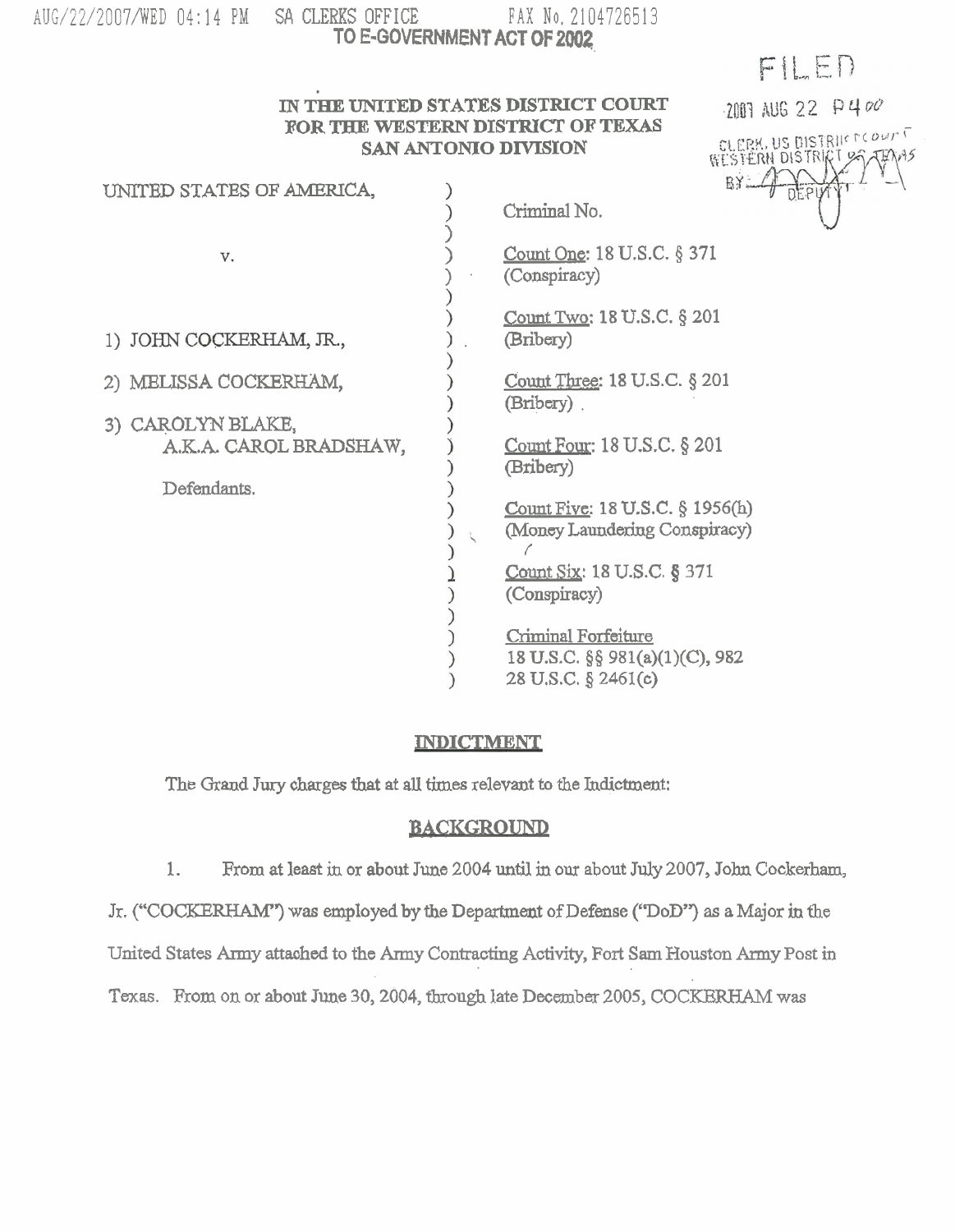deployed to Camp **Arifjan, Kuwait, serving** as **a** Contracting **Officer.** As an **Army** Officer **assigned** to **a** cmkacting office, **COCKBNUM was** responsible for soliciting **and** reviewing bids for DoD contracts in **sqport** of **Army** operations **in** the Middle **Bast, including** Operation Iraqi Freedom, and awarding contracts to DoD contractors to provide those goods and services.

 $2.$ **COCKESGWM** worked on contracts **and** numerous **blanket** purchase agreements **C'BPAs"),** which **am** indefinite **deli&,** indefinite quantity contrad **vehicles** by which DoD **apes** to **pay** a contractor **a** specified price for a **partictilax** good-or **service,** The **BPA** Wlen **allows**  the DoD to order that **good'or service** in **whatever quantity,** and the contractor is bound by the price **agreed** .upon in the BPA. When requests **are made under a BPA, they are** refmed **to** as "calls," DoD used the BPAs to purchase, among other things, bottled water destined for soldiers serving in Kuwait and Iraq. Under a BPA, the total value of the goods and services that might be called under the contract **was usually** capped. For bottled water, the monetary **cap** per contractor . **was \$1.0 &on.** 

3. **Melissa Cockexham** ("M. COcIcaFUUM") is a united States citizen **married** to COCKERHAM who **resided at the** Fort **Sam** Houston **Amry** Post. W~~~~'COCKERHAM was deployed to Kuwait, M. COCKERHAM visited her **husband** on at least **two occasions.** 

4. Carolyn **Blake ("73LAKE")is a** United **States citizen** who **lived** in **Sunnyvale, Texas and Kuwait** City, **Kuwait .during** the relevant time period. BLAKE **is COCKERHAM'S**  sister.

Co-conspirator **One** is **a personal** fjriend of **COCKERHAM,** who **lived** in **San**  5. Antonio, Texas.

/

*6.* Co-conspirator Contractors **A, B, and** C provided **various** goods **axld** services to

P. 003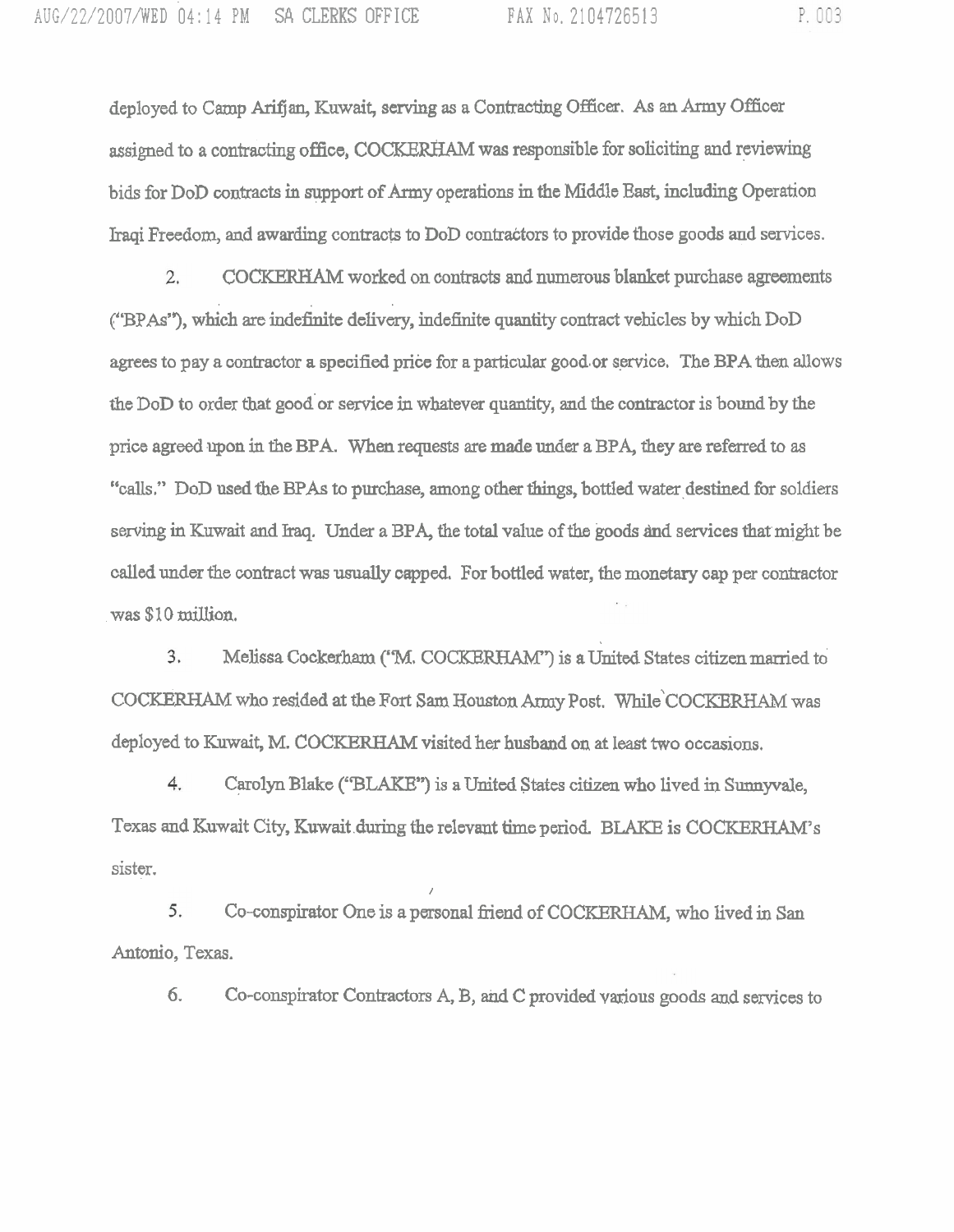DoD, including bottled water, at Camp Ardjan, Kuwait **and** elsewhere. The principal of Coconspirator Contractor B utilized multiple companies when seeking contracts from DoD.

**7. Whenever in this Indictment reference is made to any act, deed or transaction of** any corporation, the allegation **means** that the corporation **engaged** in the act, deed, or **transaction**  by or through its officers, directors, agents, employees, or other representatives while they were actively engaged in the management, direction, control or transaction of its business or affairs.

#### **COUNT ONE 18 U.S.C. 5 371 (Conspiracy)**

Paragraphs 1-7 of the Indictment are realleged and incorporated by reference as 8. though fully set forth herein.

9. From in or about 2004 until in or about July 2007, in the Western District of Texas, Kuwait, the United Arab Emirates, and elsewhere, defendants

## **JOHN COCKERHAM,** h., **MELISSA COCKERHAM, CAROLYN BLAKE'**

**and** others did howingly and **unlawfully** combine, *conspire,* **confederate, and agree** with others hown **and** unlmown to **the grand jury to;** 

- a) **knowingly and willfully defraud the United States by impairing, impeding,** and defeating the lawful functions of the DoD; and
- **b) commit** an offense **against** the United **States,** that is, to **directly and indireotly, wmiptly dernand, seek,** receive, accept, **and agree** to receive **and accept** Wgs **of value,** that **is,** *among* **other fbings, cash,** in return for **being** influmced **in** the performance of official 'acts, including **awarding**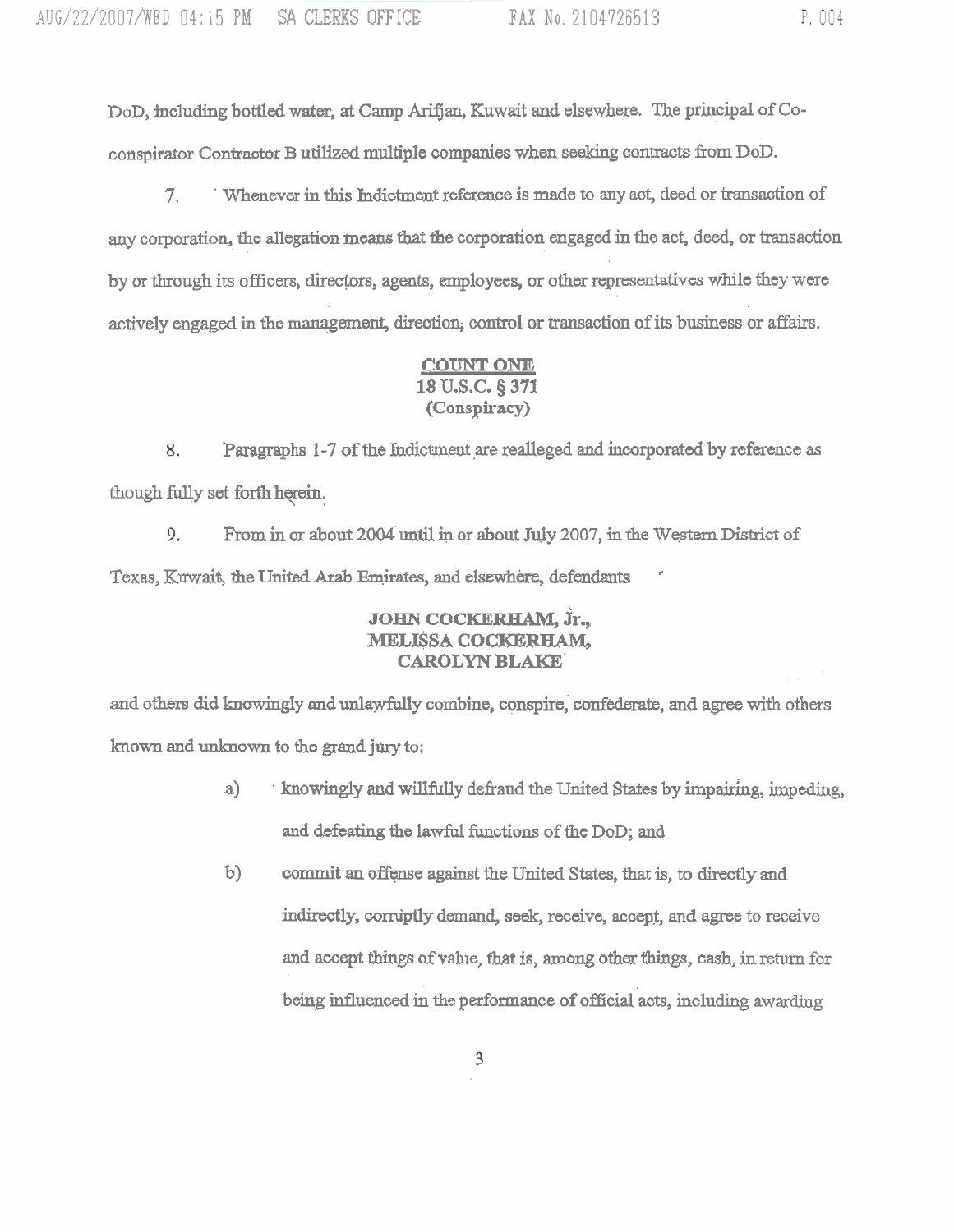**DoD** contracts to **the** Co-conspirator Contractors and'othexs at Camp **Arifj an,** Kuwait in violation of 1 **8 U.S.C. 8 201 @)(2)(A).** 

#### , **TIEZIE CONSPIRACY AND ITS OBJECTS**

10. It was an object of the conspiracy for COCKERHAM, M. COCKERHAM, BLAKE, Co-conspirator One and others to accept bribe payments from government contractors, to pro~de **the payments** to **M. COCKEW,** BLAKE, **Co-conspirator One** and others and, in *re-* **COCKERHAM awarded DoD** contracts and **BPAs** to **the bribe payors.** 

#### **MANNER AND MEANS OF THE CONSPIRACY**

It was a part of the conspiracy that COCKERHAM, M. COCKERHAM, BLAKE, Coconspirator One and others would, among other things, do **the** following:

1 1. . **Award** Co-conspirator Contractors **and** others **DoD** contracts, including **bottled**  water BPAs, through a rigged bidding process, by which COCKERHAM would guarantee that a contractor would receive a contract in return for paying money to COCKERHAM.

**12.** Make calls on 'and modifications to various **BPA** contraots **awarded** to the Coconspirator contractors in order to generate revenue for the companies.

13. Invoice DoD for goods provided and services performed under the contracts.

14. Pay cash bribe payments to COCKERHAM, M. COCKERHAM, BLAKE, Coconspiravr **One, and** others, **calculated as** either a **flat** ke or as a **'kesidual"** mount per unit item delivered to DoD, totalling approximately \$9.6 million.

15. **Deposit millions of dollars in bribe money into safe deposit boxes and bank** accounts in Kuwait and Dubai in the names of M. COCKERHAM, BLAKE and others for the **benefit** of COCKERHAM.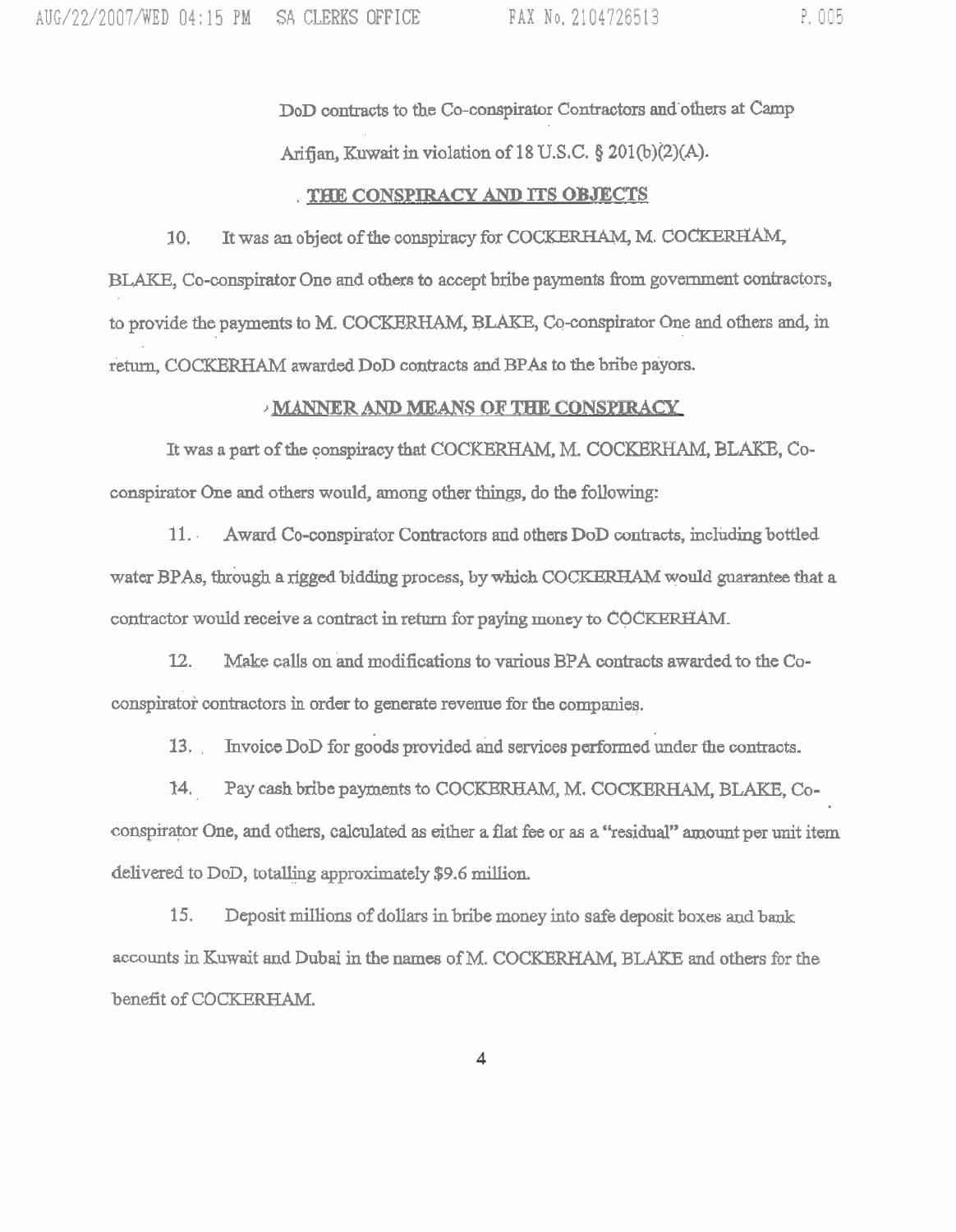**16.** Wire or **cause the** wire **transfer** of **bribe** money **to** bank **accounts** for the **benefit** of COCKERHAM.

#### **OVERT ACTS**

In furtherance of the conspiracy and in order to accomplish its objects, the following **overt acts,** among **others, were committed** by COCKam M. **COCRERHAM, BU,** Co-  $\alpha$  conspirator One, and others in Kuwait, the Western District of Texas and elsewhere:

**En** or about **August 2004,** BLAKE **relocated** .to **Kuwait City,** Kuwait. 17.

18. On or about October **1,2004, COCRaRHAM issued** call **modification 006201 on bottled water BPA DAl3M06-03-A-0045 for Co-conspirator** Contraoto~ **B, providing \$536,300** in additional funding,

19. **On or about December 13,2004,** COCKERHAM **issued** call 0069 on **bottled**  water BPA DABM06-03-A-0045 for Co-conspirator Contractor B in the amount of \$625,000.

**20. On** or **about December 27,2004, COCKBRHAM issued modification 0001 on**  bottled **water BPA DABM06-03-A-0045 for** Co-conspirator **Contractor B,** increasing the dollar lirnit of the BPA **from \$1,000,000** io **\$10,000,000.** 

21. **On ox about April 1,2005,** COCKERHAM **created** the **ayard for** bottled water **BPA W912D1-05-A-0058, which was awarded to Co-conspirator Contractor C with a dollar** linzit **of \$10,000,000.** 

**22.** On **or** about **May 17,2005, COcKEm was involved** in the award of bottled water BPA W912D1-05-A-0074 to Co-conspirator Contractor A with a dollar limit of \$10,000,000.

**23.** ' **On or** about **May 18,2005,** COCKBM **created call 0004** on bottled water '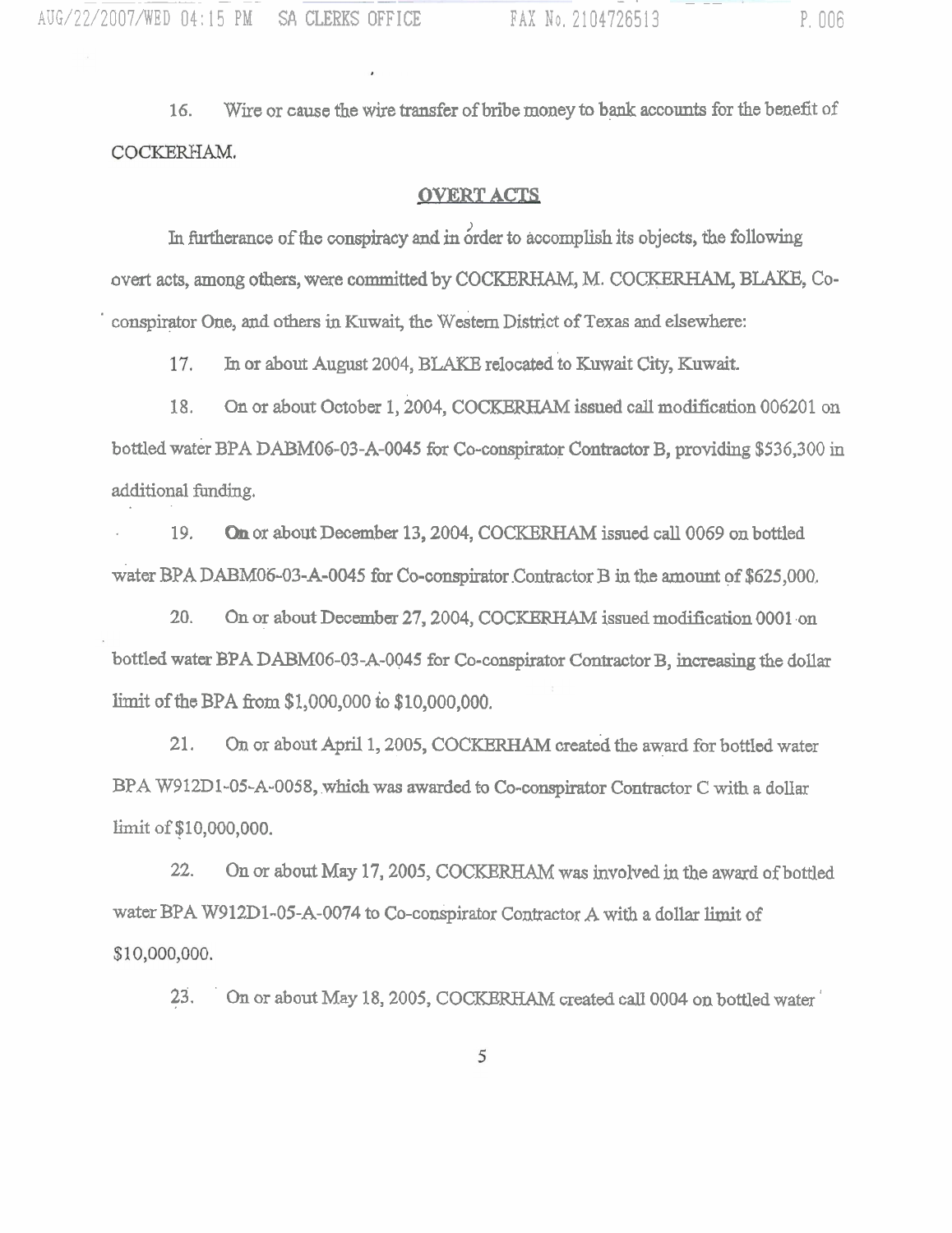On or about **May** 25,2005, **COCKBRHAM** created **call** 0005 'on bottled water 24. **BPA** W912D1-05-A-0058 to Co-conspirator Contractor C in **the** amount of \$2,762,142.86.

25. **h** or about May 2005, COCKERHAM created call 0006 on bottled water BPA **W9** lZD1-05-A-0058 **to** Co-conspirator Contractor C **in** the amount of \$322,250,00,

. . *26.* On or about July 14,2005, M. COCKEm **traveled &om the United States** to Kuwait via Frankfurt, Germany.

27. On or about August 11, 2005, M. COCKERHAM traveled from Kuwait to the United States via Frankfurt, Germany.

28. On or about September 2, 2005, M. COCKERHAM traveled from the United States to Kuwait via Amsterdam, **the** Netherlands. **\I** 

29. In or about **September** 2005, M, **COCKERHAM traveled** from Kuwait **to** Dubai **with** a **representative** of Co-conspirator Contractor **B** to open **safe deposit boxes.** 

30. **In or about September** 2005, **while** in Dubai, a representative of Co-conspirator Contractor B gave M. COCKERHAM Emirati dirham and United States currency.

**31.** In or about September 2005, M. COCKERHAM deposited the money provided by Co-conspirator Contractor **B** into **safe** deposit boxes **in** Dubai. \*

32. On or about September 11, 2005, M. COCKERHAM traveled from Kuwait to the United States via Amsterdam, the Netherlands.

**33.** On or **about September** 15,2005, COCKEW **issued** call 0005 **on bottled**  water BPA W912D1-05A-0071 to Co-conspirator Contractor B in the amount of \$4,603,571.43.

**34. O11** or about **September** 15,2005, COCICEW **issued call** 0006 on **bottIed**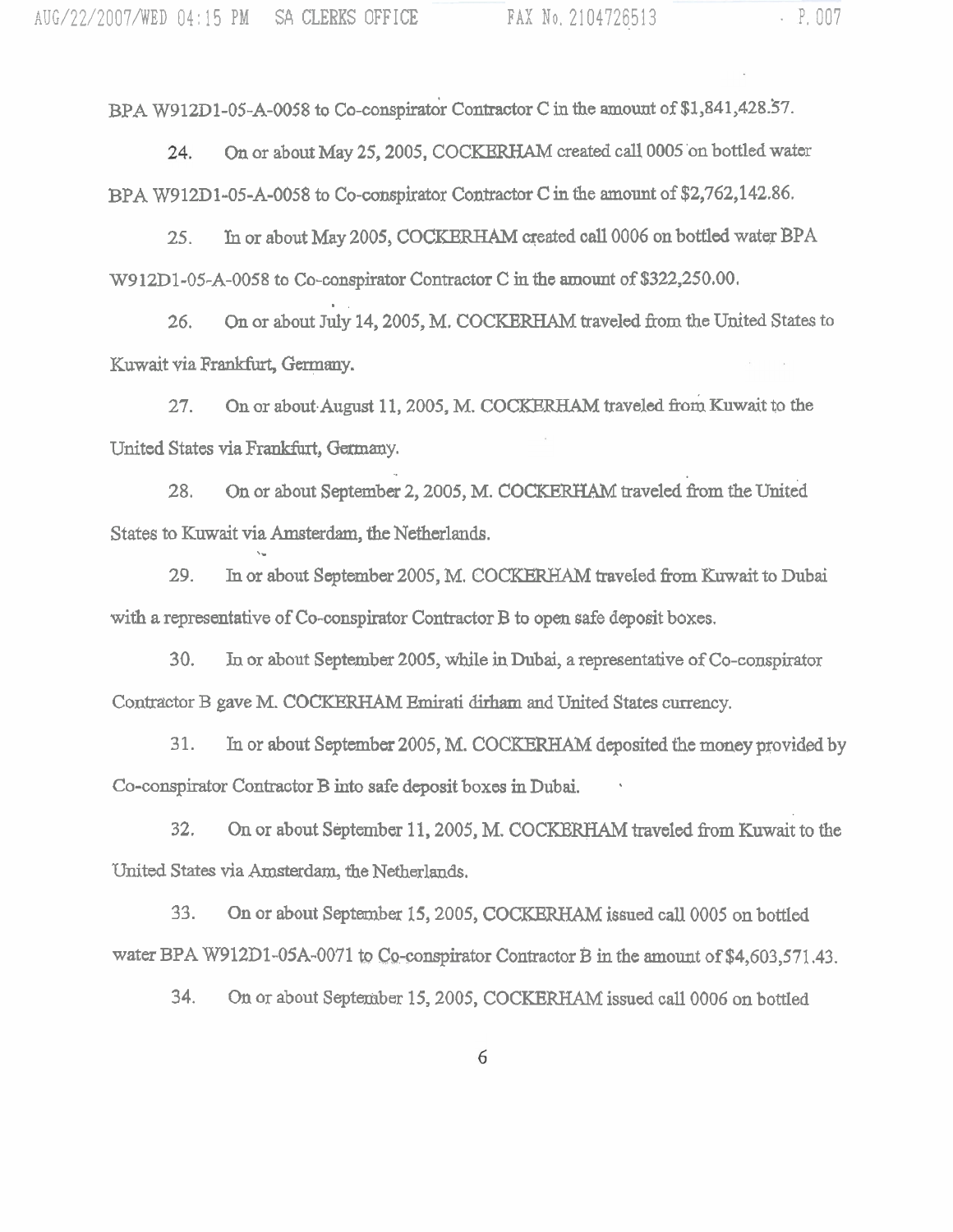water BPA W912D1-05A-0071 to Co-conspirator Contractor B in the amount of \$4,603,571.43.

**35.** ' On or about October 15,2005, **COCWRHAM issued** call 0004 on.bottled water BPA W912D1-05-A-0074 to Co-conspirator Contractor A in the amount of \$1,841,428.57.

On or about October 15, 2005, COCKERHAM issued call 0008 on bottled water 36. BPA W912D1-05-A-0084 to Co-conspirator Contractor C in the amount of \$4,603,571.43.

37. On or about December 18, 2005, COCKERHAM issued call 0010 on bottled water BPA W912D1-05-A-0084 for Co-conspirator Contractor C in the amount of \$4,963,735.71.

On or about December 20, 2005, COCKERHAM issued call 0011 on bottled 38. water BPA W912D1-05-A-0084 fbr Co-conspirator Contraotor C in the mount of \$2,580,000.

In or about 2005, COCKERHAM created a document detailing the amounts of 39. money he received from each of the Co-conspirator Contractors and identifying the individuals to whom the money was paid, including M. **COCKERKAM,** BLAKE, Co-consphator **One** and others.

. 40. Ixl or about **2015, BLAKB** received approximately \$300,000 **&om** Co-conspirator Contractor A and approximately \$2 million from Co-conspirator Contractor C.

41. In or about 2005, M. **COCKERHAM** received approximately \$300,000 from Coconspirator Contractor A; approximately \$1 million from Co-conspirator Contractor B; and approximately \$500,000 from Co-conspirator Contractor C.

42. In or about 2005, Co-conspirator One received approximately \$250,000 from Coconspirator Contractor **B and** qproximakly \$1,250,000 **from** Co-conspirator Contractor C.

**43.** In a document dated April 22,2006, BLAKE **detailed** the amomts of money she ,'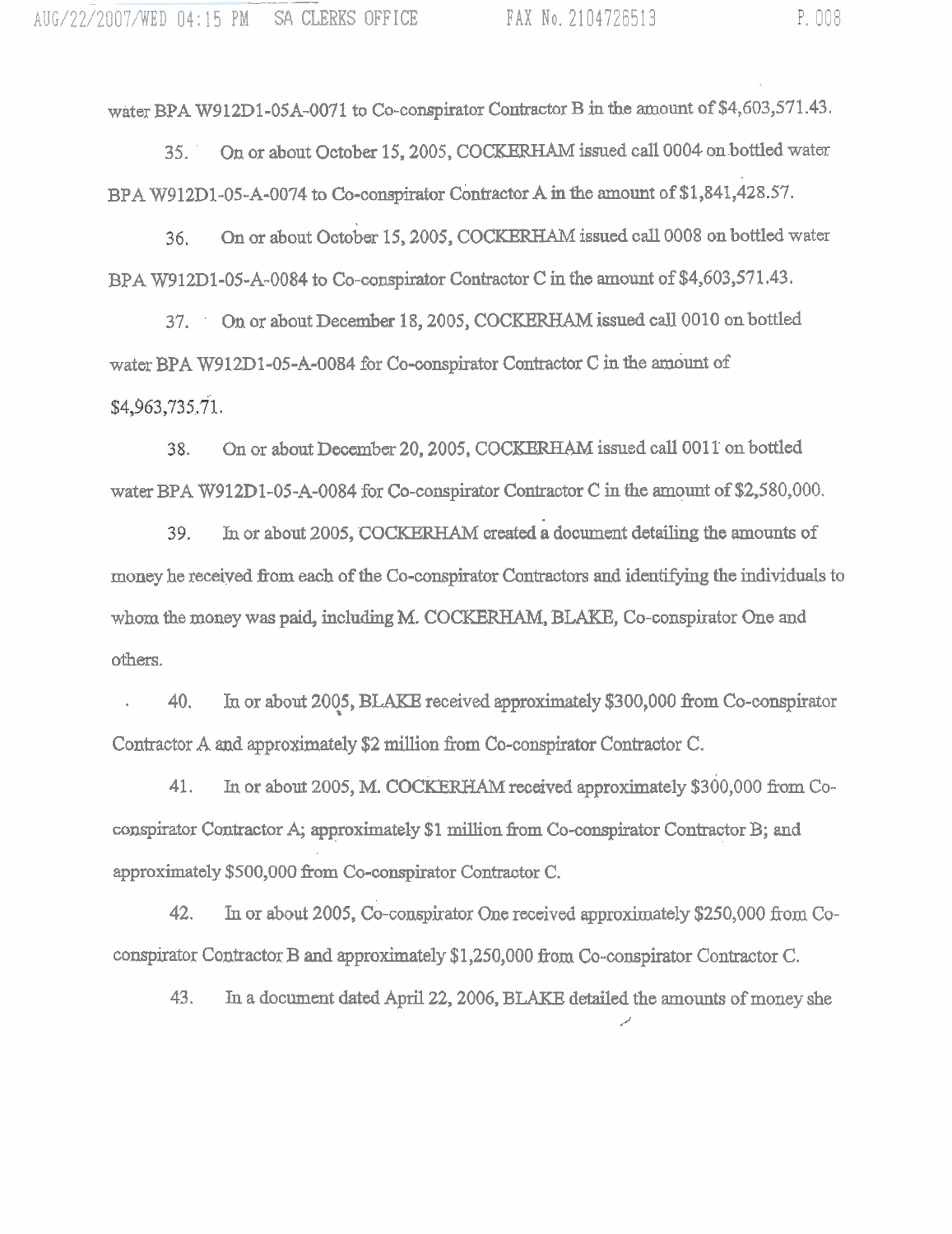**received** from **Co-conspirator Contractors A and C, among others, using code names to** idme the individuals from whom she received the money.

**44, On or about May** 11,2005, **Coconspirator One sent \$509,637.05 via wire** transfer **to a** title **company in San Antonio, Texas,** 

**On or about May 11,2006, Co-conspirator One purchased real property in San**  45. Antonio, **Texas.** 

46. On or about August 17, 2006, M. COCKERHAM traveled from the United States **to** Dubai via Amsterdam, **the Netherlimb:** 

47. **On or about August 23,2006, M.** COCKERHAM **traveled** fiom Dubai **to the United States via Amsterdam,** the **Netherlands.** 

48. **On or about August 23,2006, up011 hei arrival in the United States,** M. **COCKBRHAM completed a Currency and Monetary** Inetrbent **Report,** declaring that **she was**  carrying \$14,000 cash into the United States from Dubai.

*(All* **in violation of Title 18, United States Code, Section 371.)** 

## **,COUNT TWO,** . **18 U.S.C.. 8 201@)(2)(A) and (C) (Bribery)**

**Paragraphs 1** through **48 of this Indictment are incorporated by reference as** jffuIIy stated herein, and the following is further alleged:

49. Beginning in or about June 2004 through in or about December 2006, in Kuwait **and elsewhere, defendat** 

## **JOHN COCKEREAM, Jr.**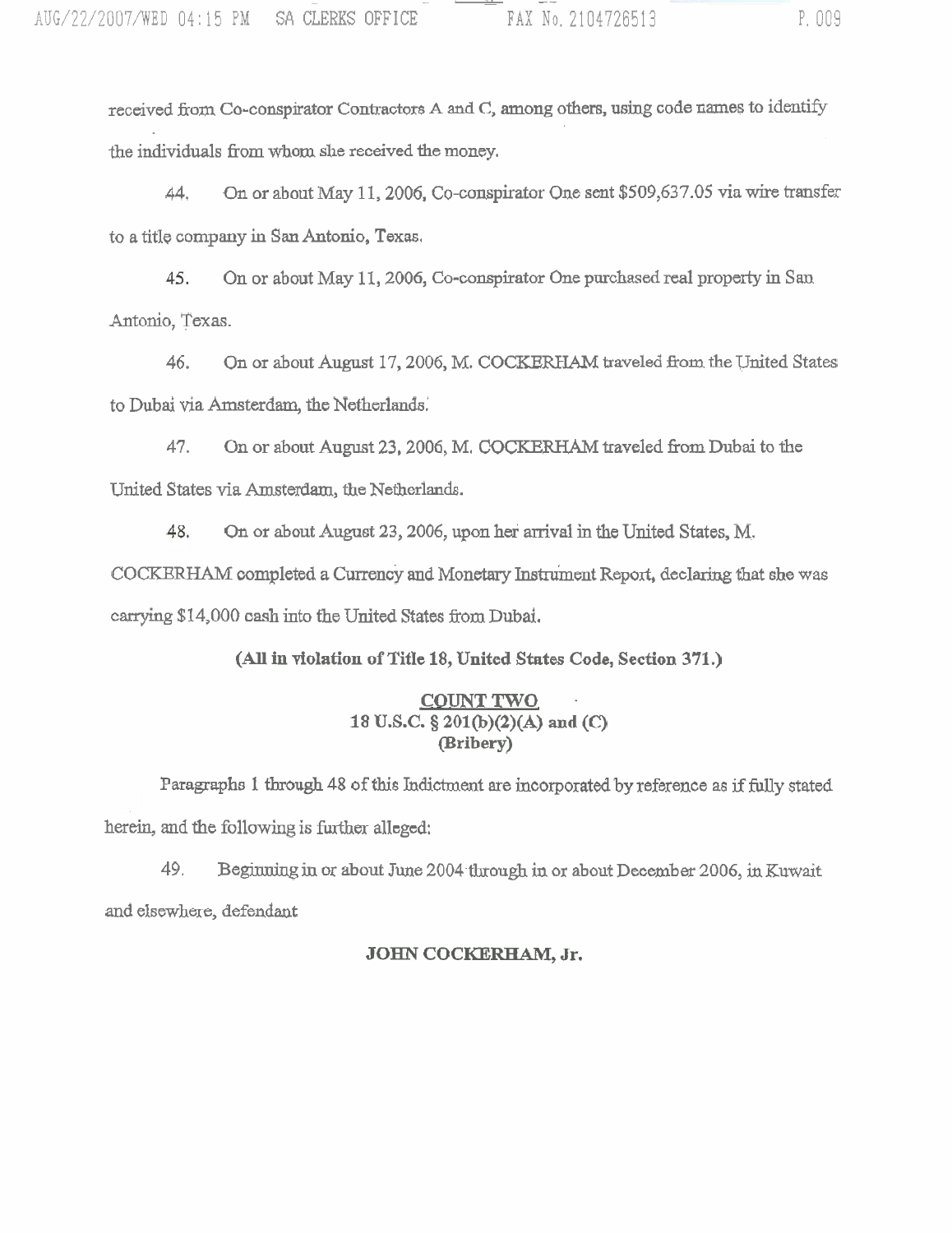**as** a **public** official, **directly and** indirectly did corruptly **demand,** seek, receive, **accept,** and **agree**  to receive **and** accept **.things** of value in return for **being** iduenced **h the** performance of official **acts abd** for being induced to do **and** omit to do acts in. violation **ofa** lawfut **duty;** that is **COD** solicited and **agreed** to accept, **among other things,** approximately \$900,000 from Co-conspirator Contractor A in return for awarding DoD contracts, modifications and calls to Co-conspirator Contractor A at Camp Arifjan, Kuwait and elsewhere.

**(N in violation of Title 18, United States Code, Section 201@)(2)(A) and (C).)** 

# **COUNT THREE** '. **.I8 U.S.C.** § **201(b)(2)(A) md (c) (Bribery)**

, Paragraphs 1 **though** 48 of this Indictment axe **incorporated** by **referme as if fully** stated \ berein, **md the following is fuxt.her alleged:** 

50, **Beginaing** in **or about** June **2004** through in or about **Deoember** 2006, **in Kuwait**  and elsewhere, defendant

#### **JOHN COCKERHAM, Jr.**

**as a** public **official,** directly **axid indirectly** did corruptly **demand,** seek, 'receive, **accept,** and agree to receive and accept things of value in return for being influenced in the performance of official acts and for being induced to do and omit to do acts in violation of a lawful duty; that is COCKERHAM solicited and agreed to accept, among other things, approximately \$1,700,000 from Co-conspirator Contractor B in return for awarding DoD contracts, modifications and calls to Co-conspirator Contractor **B** at Camp Arifjan, Kuwait and elsewhere.

**(All** in **violation of Title 18, United States Code, Section 20l(b)(Z)(A) and (9.)**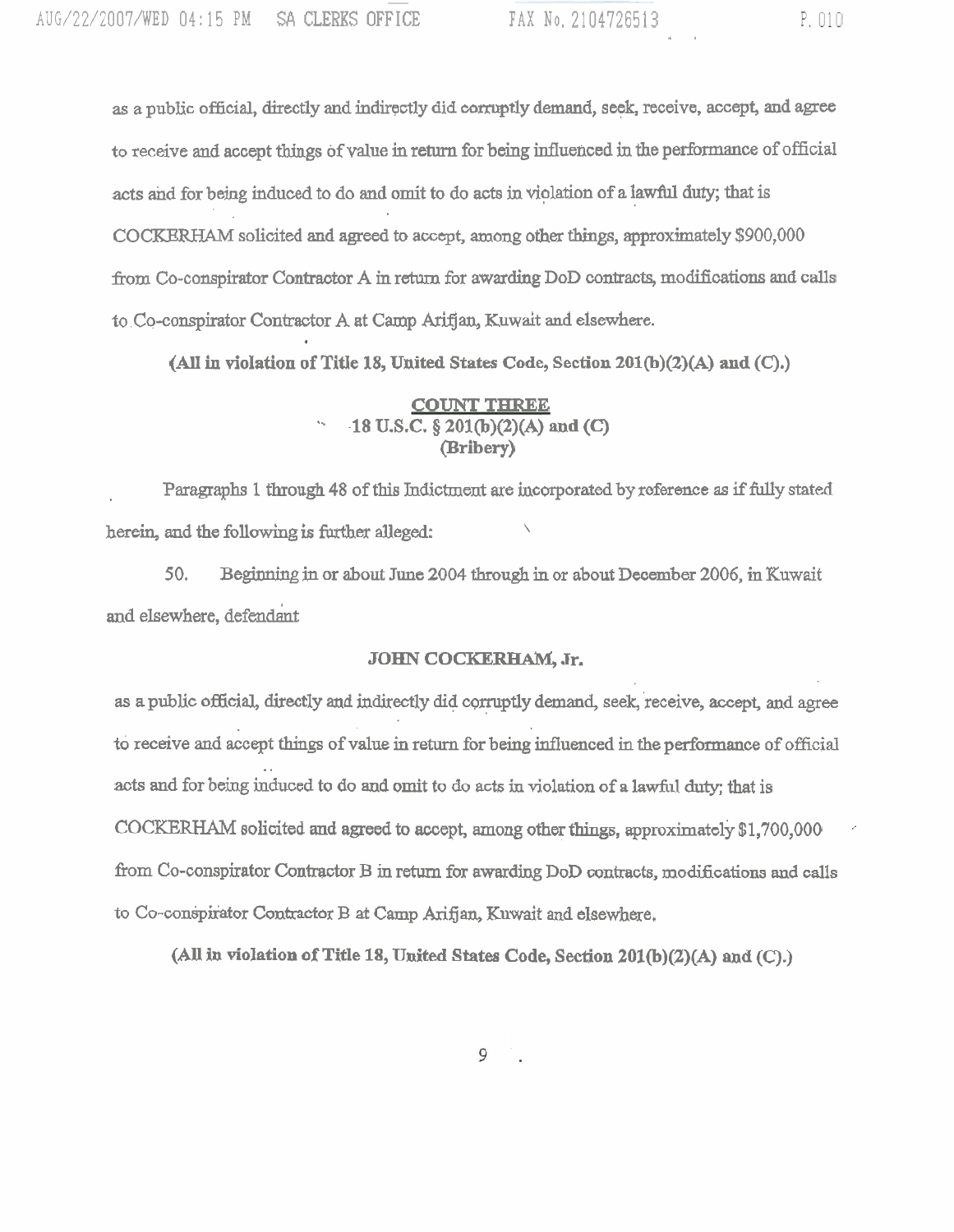## **,COUNT FOUR 1,8 U.S.C. 5 205@)(2)(A) and (C) (Bribery)**

Paragraphs 1 through 48 of this Indictment are incorporated by reference as if fully stated **herein, and the following is** fbrther **alleged:** 

51. Beginning in or about June 2004 through in or about December 2006, in Kuwait **and elsewhere, defendant** 

#### **JOHN COCKERHAM, Jr.**

**as a** public **official,** directly **and indirectly did corruptly** demand, **seek, receive, accept, and** agree to **receive and accept things of value in return for being influenced in the performance of official**  acts and for being induced to do and omit to do acts in violation of a lawful duty, that is COCKERHAM solicited and agreed to accept, among other things, approximately \$3,600,000 from Co-conspirator Contractor C in return for awarding DoD contracts, modifications and calls **to Co-conspixator Contractor C at Camp Arirjan, Kuwait** and **elsewhere.** .

*(All* **b vviolation of Title 18, United States Code, 201(b)(2)(A) and** *(0)* 

#### **COUNT FIVE 18 U.S.C.** *5* **1956(h) money Laundering Conspiracy)**

Paragraphs 1 through 48 of this Information are incorporated by reference as if fully stated herein, and the following is further alleged:

**52, From** in **or about June 2004** and **contipuing** until **at least in.** or **about July** 2007, the **exact** dates **being** unknown, **in Kuwait, the Western** District **of Texas** and **elsewhere, defendants** 

> **JOHN cocIE(ERRAM, Jr., MELISSA COCKERHAM, CAROLYN BLAKE**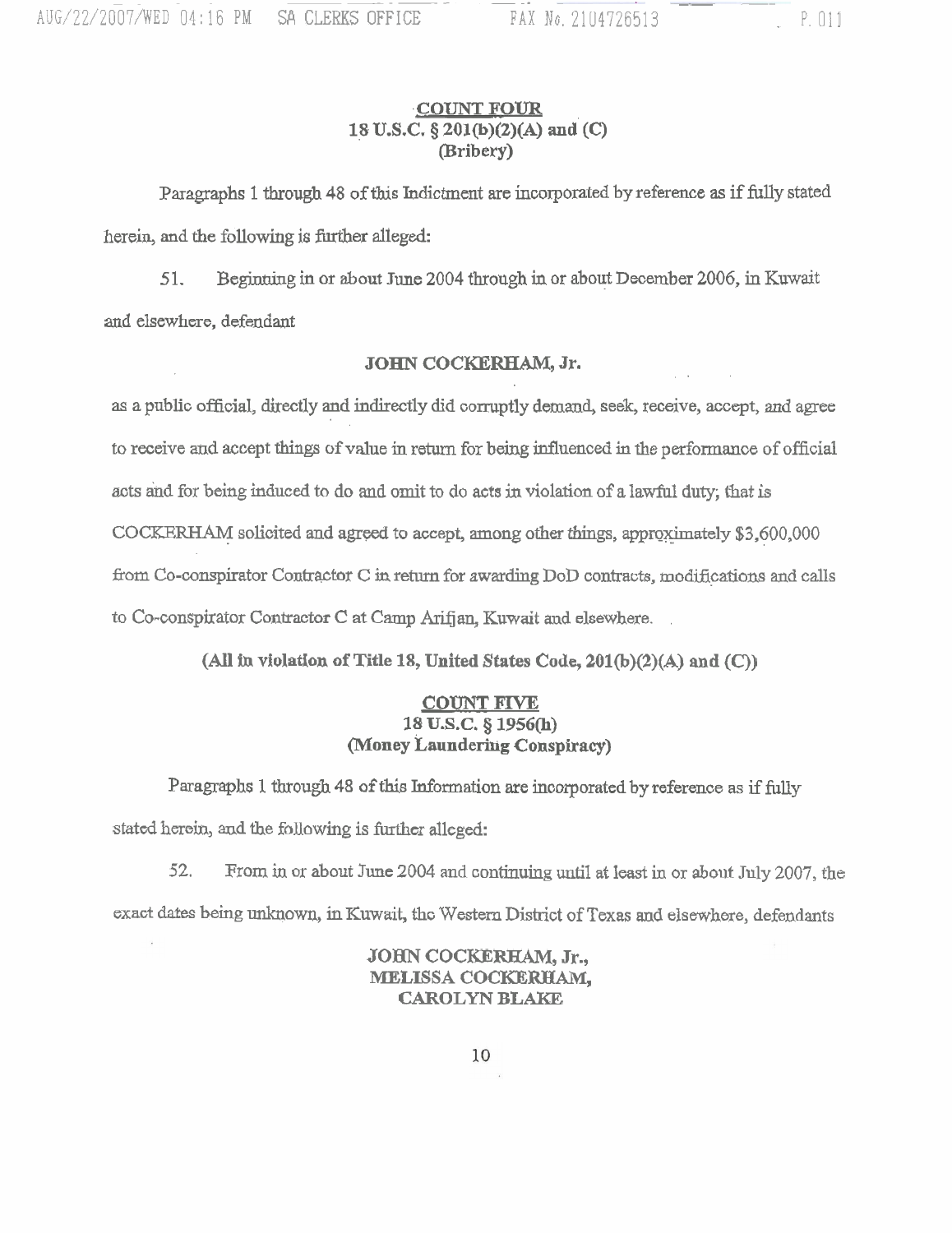and others, did knowingly and intentionally conspire to conduct financial transactions affecting interstate and foreign cornmace, to wit: the transfer **and** delivery of millions of dollars in United States, **Uwati and Emirati currency, which** in fact involved the proceeds of **speoiilied unlawftd**  activity, to wit: bribery, Imowhg **that the** transaction **was designed in whole** and in. **part** to conceal **and disguise the** nature, location, source, ownership and control of the **proceeds of** said specified unlawful activity and knowing that the property involved in the financial transaction represented the proceeds of some form of unlawful activity, in violation of Title 18, United States Code, Section 1956(a)(1)(B)(I).

*(All* **in violation of Title 18, United States Code, Section 1956(h))** 

## **COUNT SIX**

## **18 U.S.C. § 371 (Conspiracy to Obstruct Justice)**

Paragraphs 1 **through** 48 of this **Indictment are** incorporated by **referentie** as if **fully** stated herein, **and** the following is further **alleged:** 

**53.** From in or about **December** 2006 until in or **about** July 2007, in the Westem District of **Texas, Kuwait,** the United Arab **Emirates, and elsewhwe, defmdaxlts~** 

#### **JOHN COCKJERHAM, Jr., MELISSA COCKERHAM, CAROLYN BLAKE**

**and** othexs did knowingly **and unlawfully** oombine, conspire, confederate, and agree with others known and unknown to **cornmit offenses against** the United States, that is, to corruptly alter, destroy, mutilate, and conceal a record, document, or other object, and attempt to do so, with the intent to impair the object's integrity and availability for use in an official proceeding, and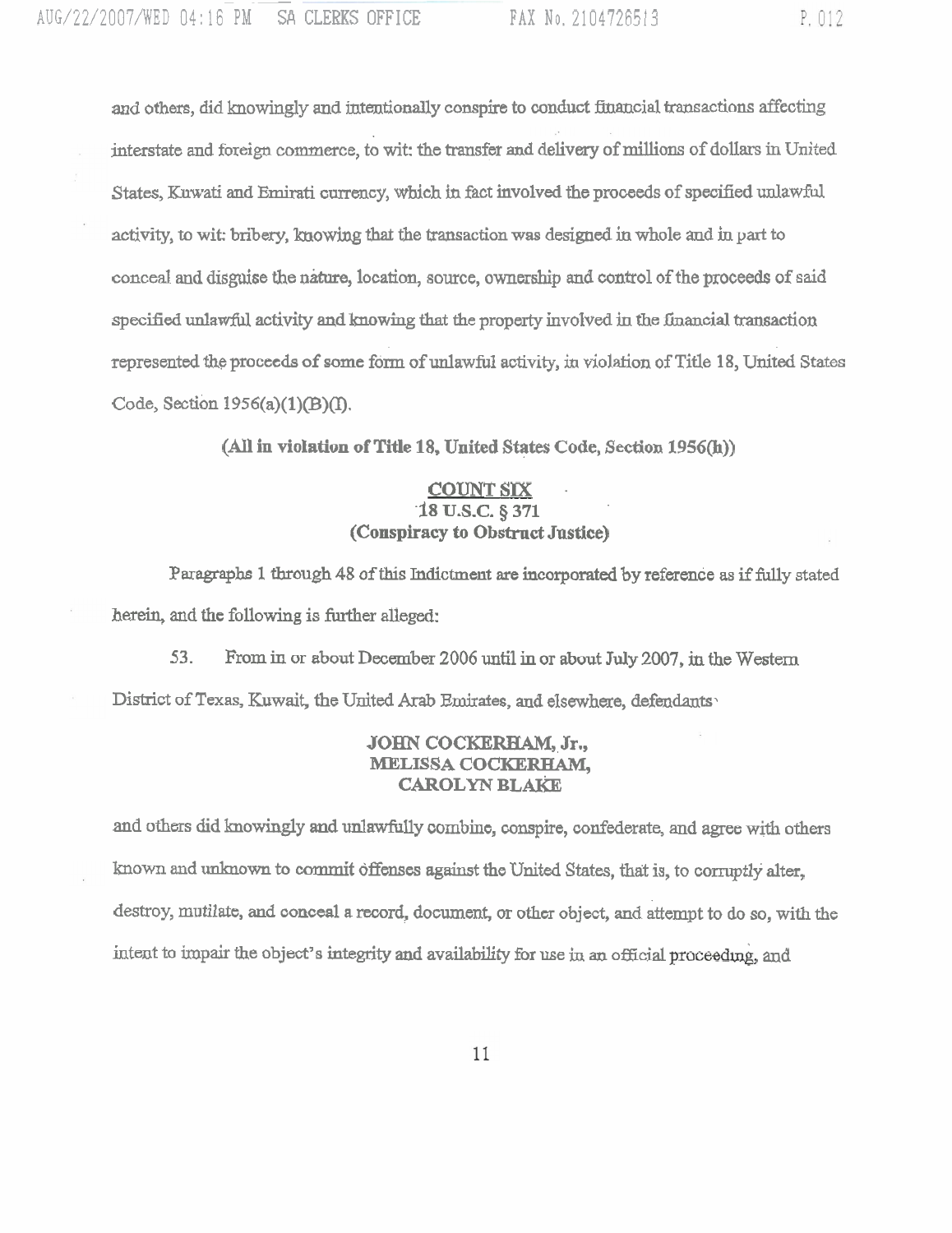/ othcrwisi obstruct, influence, **and** impede *any* official proceeding, **and** attempt m do so, **all in**  vjolation of Title 18, United States Code, **Section** 1512(c)(l) and (2).

#### **OBJECT OF THE CONSPIRACY**

**54.** It **was** an object of the conspiracy for COCIKERHAM, M. **COCKERHAM,**  BLAKE and others to misrepresent the source of funds, and create fraudulent loan agreements and other correspondence in an effort to legitimize the sowce of payments made by Coconspirator Contra~toxs to **COCKERHAM and** his assignees.

## **h!WNNER** AND **MEANS OF THE CONSPIRACY**

55. It was part of the conspiracy that COCKERHAM and others would, among other **things,** direct CO-conspirators to destroy evidence, make **false** representations to investigators and ' create **fiaudu1ent loan documents,** 

## **OVERT ACTS**

56. In or about January 2007, COCKERHAM instructed BLAKE, if questioned by investigators, to deny receiving money, to claim the money was given as a loan and to say that the money represented investments for a start-up company.

57. In or about January 2007, COCKERHAM instructed BLAKE to "get rid of everything."

58. ' **fil** or about January 2007, COCKEW **instructed** Co-conspirator Contractors to deny making payments on COCKERHAM's behalf and/or to claim that the payments were **loans.** 

12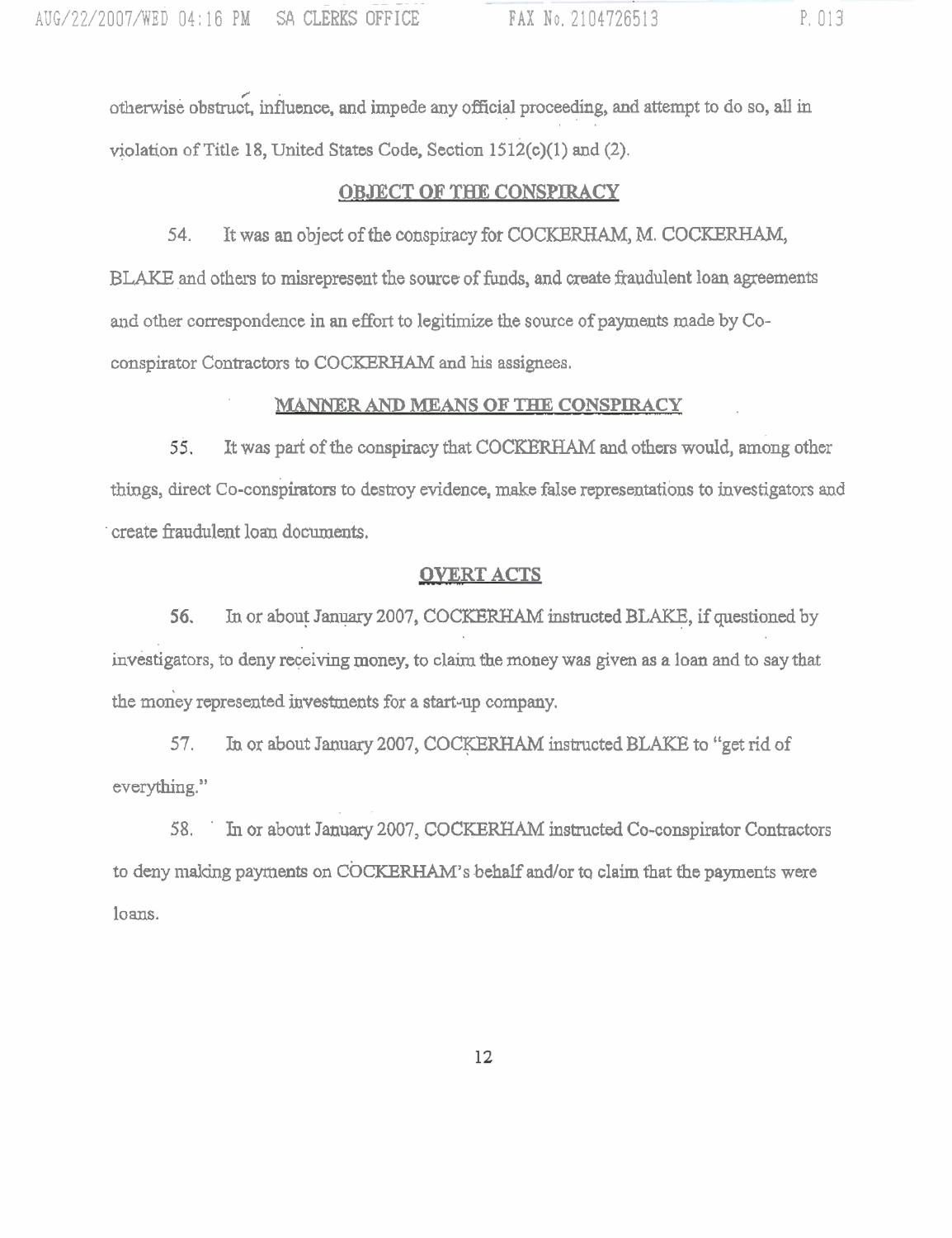**59. In** or about **March** 2007, BLAKl3 denied receiving the money detailed on the April 22, 2006, document she created and stated that the money represented donations to a ministry that she planned to establish.

60. **In** or about **April** 2007, M. COCKERHAM **created** documents indicating that monies provided by Co-conspirator Contractors A and B were loan payments.

#### *(All* **in violation of Title 18, United States Code, Section. 371)**

**Paragraphs** 1 though 48 of **this** Indictment are incorporated by reference as if fully **stated**  herein, **and** the **following is** fiwther **alleged:** 

#### **CRIMINAL FORFEITURE**

61. **Pursuant** to Title 18, United States Code, **Section** 981(a)(l)(C)' and Title 28, United States Code, Section 2461(c), COCKERHAM, M. COCKERHAM and/or BLAKE, once convicted of Count 1 shall forfeit to the United States the following:

**a. Any property, real** or personal, **which** constitutes or is derived fiom proceeds traceable to the **conspiracy** to violate 18 **U.S.C. 5** 201, in violation of 1 8 U.S.C. *5* **371.** 

. .

b. A sum of money **equal** to the total **mount** of proceeds traceable to the **conspiracy** to commit **violations** of 18 **U,S.C,** *5* 201, in violation **of** 18 U,S.C; **9** 371, as charged in Count One, for which the defendant(s) is/are convicted.

62. Pursuant to Title 18, United States Code, Section 98 **l(a)(ljo and**Title 28, United States Code, Section 2461(c), COCKERHAM, once convicted of Counts 2, 3, and/or 4 **(bribery (1 8 U.S.C. 5** 201)) **shall** forfeit to the United States the following property:

**a. AN right,** title, **and** interest in *any* and **all property involved** in the violation of Title 18, United States Code, Sections 201, for which the defendant is convicted, and all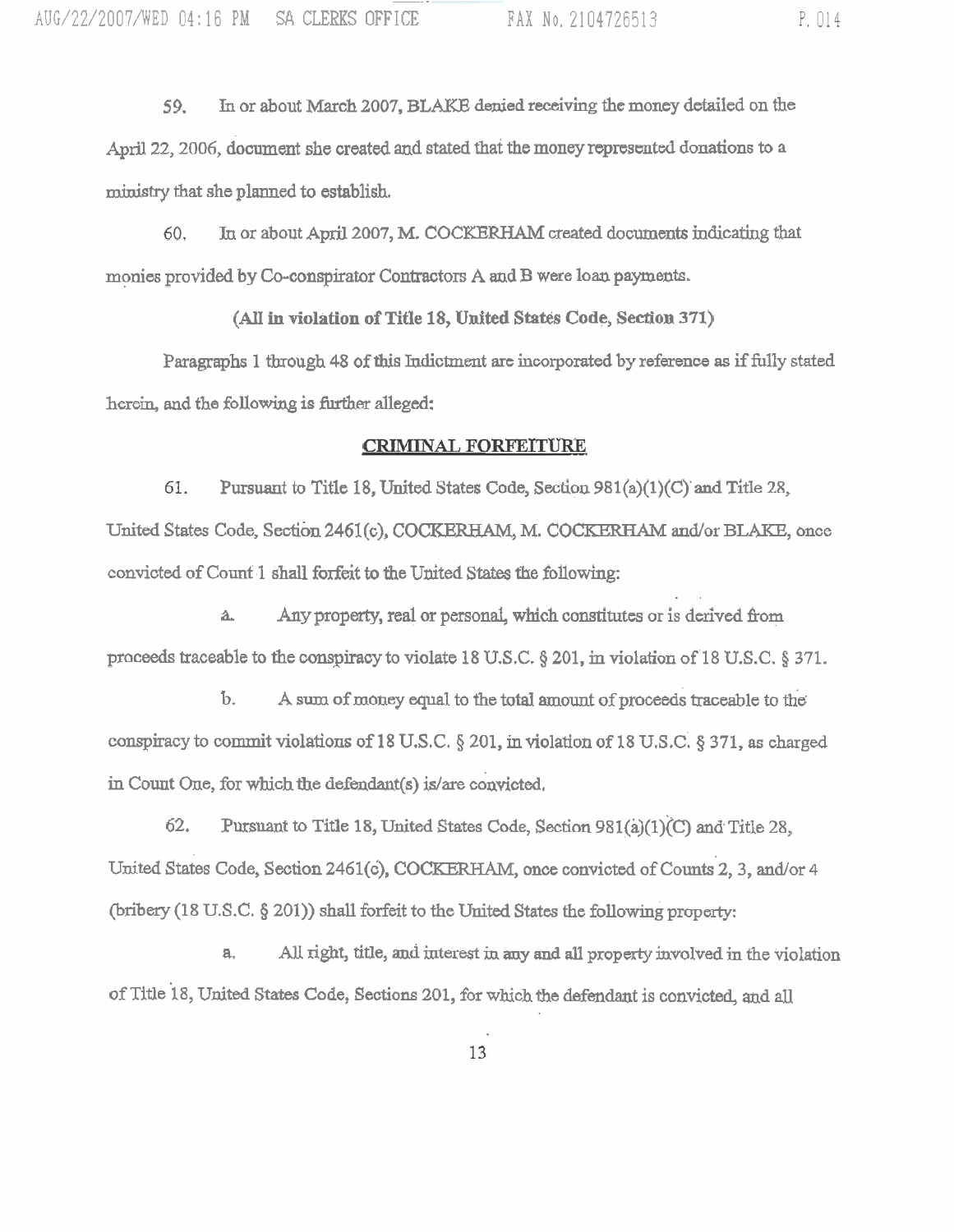property **traceable to** such **property, including the** following: I) **a31 money** or other property that was the subject of each violation of Section 201; 2) all commissions, fees and other property constituting proceeds **obtained** as a result of those **viola.tions; and 3) all** property **used** in **any**  manner or **part** to **commit** or to facilitate the **wmmission** of those violations.

**A surn** of money equal **to the** total amount of money **involved** in **each**  Ъ. offense in violation of 18 **U.S,C. 5** 201, as charged in Counts 2 **through** 4, for wbich the defendant is convicted.

**63.** Pursuant to Title 18, United States Code Section 982, COCKERHAM, M. COCKERHAM and/or BLAKE, once convicted of Count 5 (money laundering conspiracy (18) **U.S.C. § 1956(h)) shall forfeit to the United States the <b>following property:** 

**a. All right,** title, **and** interest **in any** and **aJ1 property** involved **in the** violation of Title 18, **United States Code,** Section **1956(1i),** fix which **the** defendant(s) **is/are convicted, and all property** traceable to such **property,** including the foIlowing I) **all** money **or** other property that **was** the **subject** of **each** violation of **Section 1956(h);** 2) **all** commissions, **fees and** other property constituting proceeds obtained as a result of those violations; and 3) all property used in any manner or part to commit or to facilitate the commission of those violations.

**A sum** of **money equal** to **the** total, **amount** of **money** involved **in** each b. offense in violation of 18 U.S.C. § 1956(h), as charged in Count 5, for which the defendant(s) is/are convicted.

**64.** The property to be forfeited in connection with the convictions in Counts 1 through 5 includes \$9,600,000, a portion of which may be satisfied by the forfeiture of the following assets: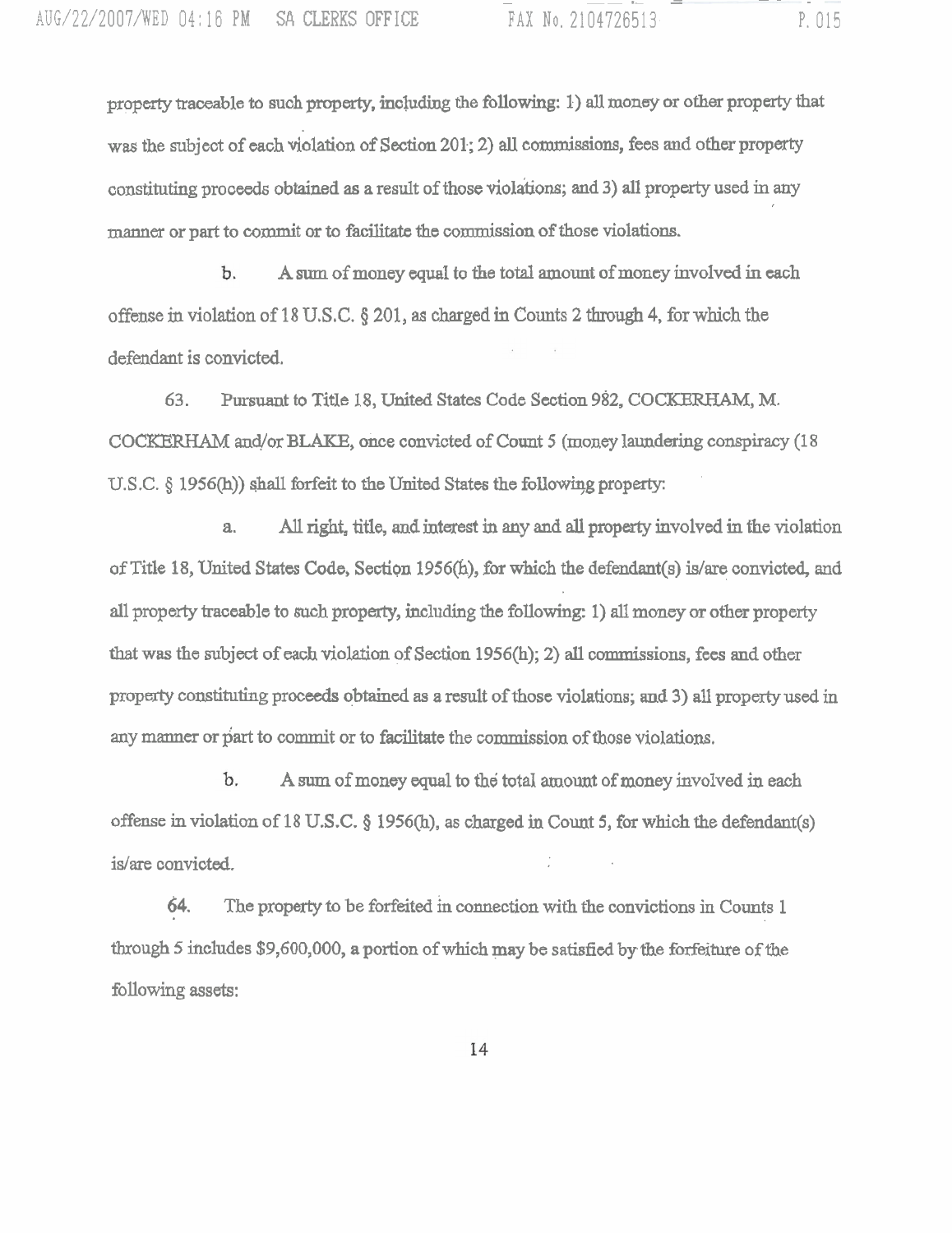- Real **property** located at 1802 N. Maine Avenue, **San** Antonio, а. **Texas,** 78212.
- $b.$ Real property located **at** 11 1 East **Locust,** San Antonio, Texas, 78200.
- Real property located at 1 17 East Locust, San Antonio, Texas,  $\mathbf{C}$ 78212

**65.** Pursuant to Title 21, United States **.Code,** Section **853(p),** as incorporated by Title 18, United States Code, **Section** 982@), the defendants sbaU forkit substitute property, up to \$9,600,000 if, by any act or omission of the defendants, the property described in the above **paragraphs,** or any portion **thereof,** cannot be located upon the **exercise. of due diligence; has** been